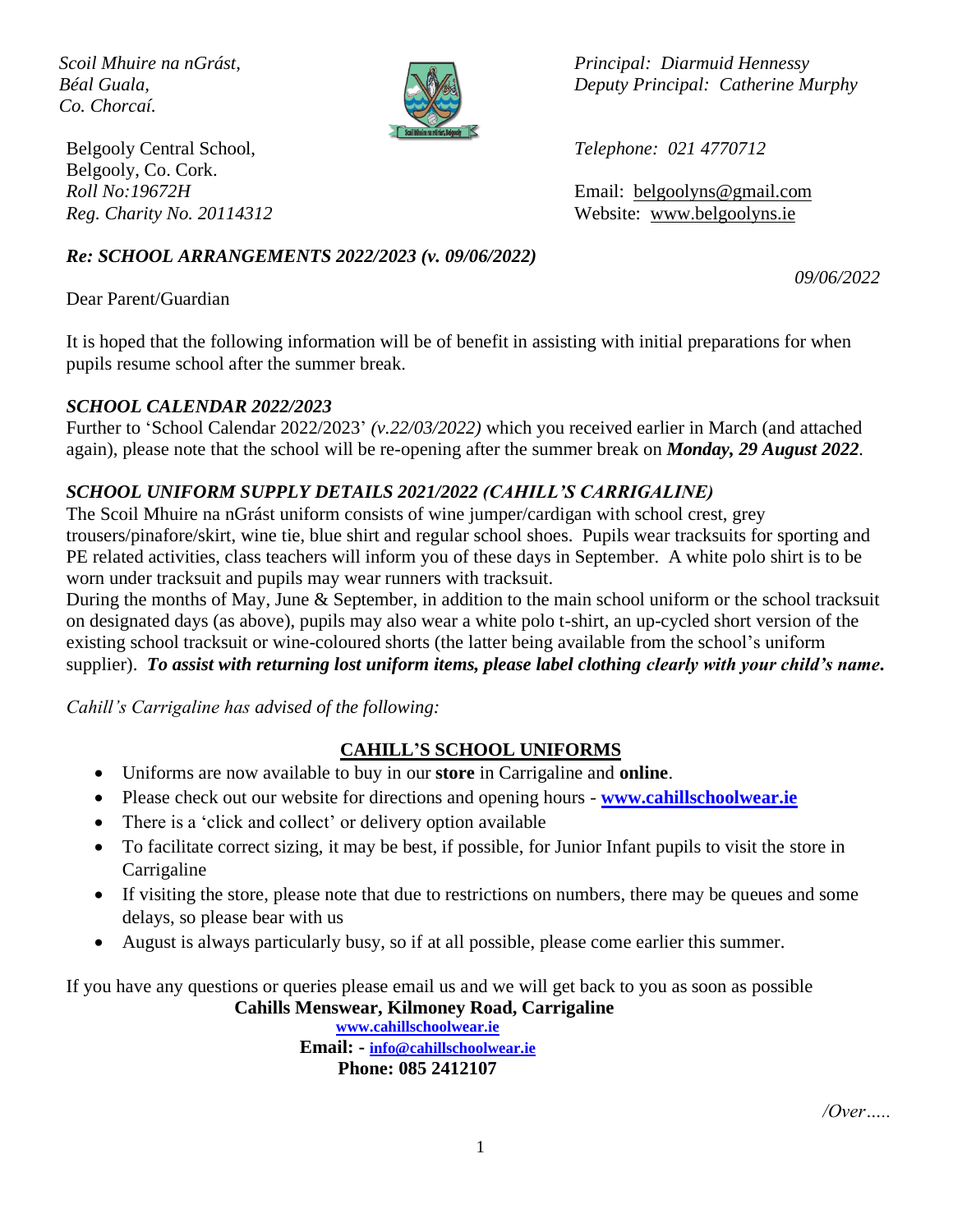#### *Cont'd / …… Page 2 SCHOOL YEAR 2022/2023*

The school's enrolment for September 2022, DES staff allocation, available physical classroom space, age, gender balance, previous class groupings and SET requirements form the basis for *Class Groupings 2022/2023.* Based on these criteria, the Board of Management has approved and confirmed the following class groupings for the next school year.

*NOTE* **– First Column** – Your child's current class & teacher (2021/2022) **Second Column** – Your child's class & teacher for next school year 2022/2023 **Third Column** – You will find your child's booklist for next school year (2022/2023) on this page number in the **'Booklists 2022/2023'(v.09June2022**) which is attached

| <b>CLASS &amp; TEACHER 2021/2022</b>                | <b>CLASS &amp; TEACHER 2022/2023</b>                            | <b>BOOKLIST 2022/2023</b><br>(PAGE NO.) |
|-----------------------------------------------------|-----------------------------------------------------------------|-----------------------------------------|
| N/A                                                 | Junior Infants A (New Teacher -<br>TBA)                         |                                         |
| N/A                                                 | Junior Infants B (Ms Hurley)                                    | $\overline{2}$                          |
| Junior Infants A (Ms S O'Leary)                     | Senior Infants A (Ms L Collins)                                 | $\overline{3}$                          |
| Junior Infants B (Ms Hurley)                        | Senior Infants B (Mrs Finn)                                     | $\overline{4}$                          |
| Senior Infants A (Ms. L<br>Collins/Ms A O'Sullivan) | First Class A (Mrs Lennon)                                      | 5                                       |
| Senior Infants B (Mrs Finn)                         | First Class B (New Teacher -<br>TBA)                            | 6                                       |
| First Class A (Mrs Lennon)                          | Second Class A (Mr Cotter)                                      | $\overline{7}$                          |
| First Class B (Mr. Cotter/Ms. E<br>$O'$ Leary $)$   | Second Class B (Ms O'Driscoll)                                  | 8                                       |
| Second Class A (Ms O'Driscoll)                      | Third Class A (Ms J O 'Sullivan)                                | 9                                       |
| Second Class B (Ms O'Donovan)                       | Third Class B (Ms O'Hea)                                        | 10                                      |
| Third Class A (Ms J O'Sullivan)                     | Fourth Class A (Mrs Ryan & Mrs.<br>Miyazaki who will job-share) | 11                                      |
| Fourth Class A (Mrs Ryan & Mrs)<br>Miyazaki)        | Fifth Class A (Mrs Clancy)                                      | 12                                      |
| Fourth Class B (Mr O'Flaherty)                      | Fifth Class B (New Teacher -<br>TBA)                            | 13                                      |
| Fifth Class A (Mrs Clancy)                          | Sixth Class A (Mr Lane)                                         | 14                                      |
| Fifth Class B (Mr McKeown)                          | Sixth Class B (Mr Hayes-Curtin)                                 | 15                                      |

*Over……*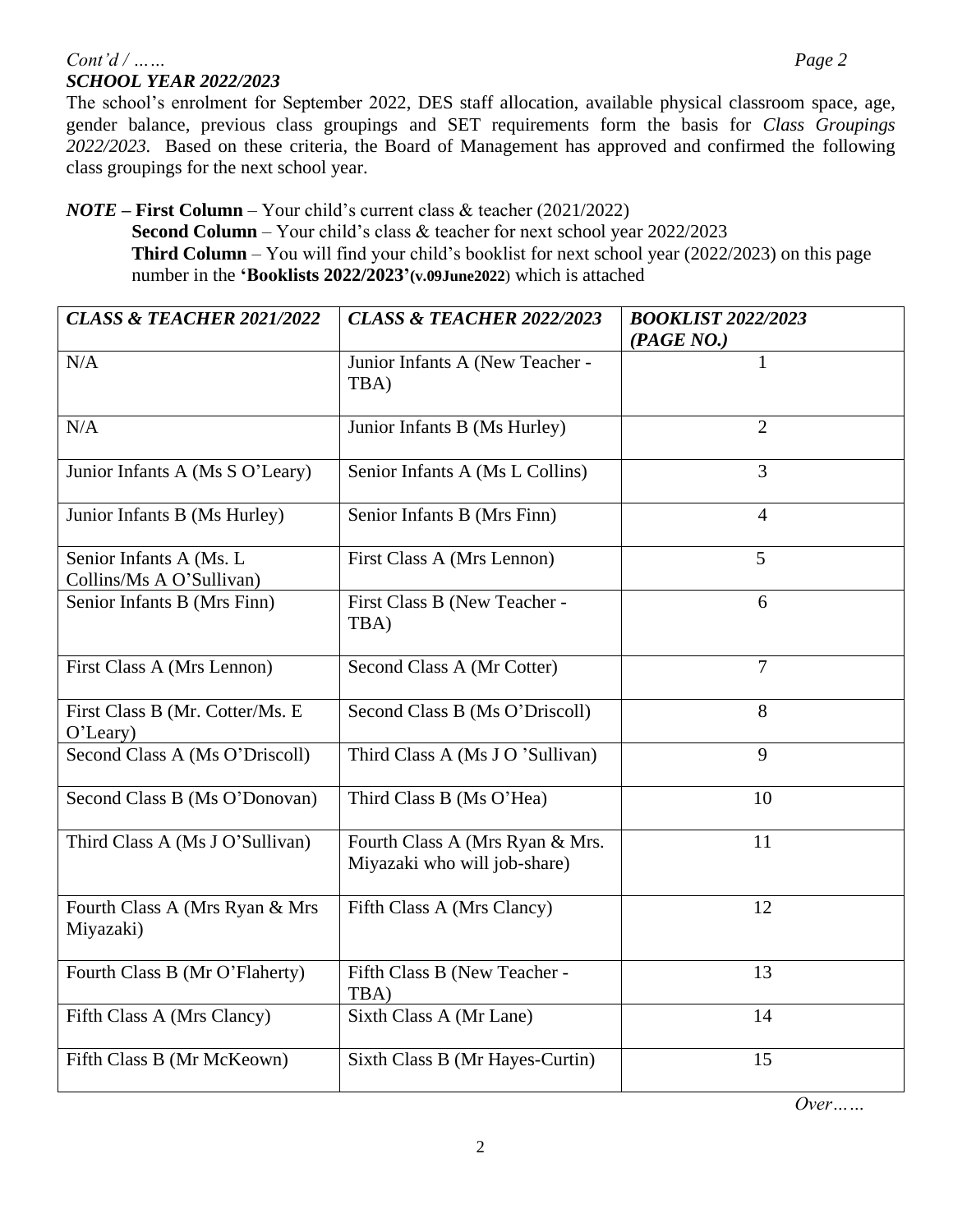#### *Cont'd / …… Page 3 SPECIAL EDUCATION TEACHING TEAM 2022/2023*

Ms C Murphy, Mrs Hickey, Ms O'Neill, Ms Cronin & Mrs Hellstern/Ms Walsh (job-share) & SET (New Teacher TBA)

# *SCHOOL BOOK REQUIREMENTS 2022/2023 & HIGH STREET BOOKS*

High Street Books will operate an online purchase facility (active from  $3<sup>rd</sup>/4<sup>th</sup>$  week in June). For those books which you will need to purchase for 2022/2023 (top section of booklist), please:

- Visit [www.hsb.ie](http://www.hsb.ie/)
- The **'HSB Online Order Details Summer 2022'** sheet (attached) outlines how to order your child's school books

High Street Books offer free Home Delivery on orders over  $\epsilon$ 25 (otherwise  $\epsilon$ 5.95) for the summer months. *(Contact details* - High Street Books (085) 2526912 & [orders@highstreetbooks.ie\)](mailto:orders@highstreetbooks.ie)

If you do not wish to avail of 'Book Rental Scheme 2022/2023' (bottom section of booklist) from the school, you also have the option of purchasing these books from High Street Books.

Alternatively, if you wish to avail of Book Rental Scheme 2022/2023 from the school, and this is encouraged, *see below*.

# *BOOK RENTAL SCHEME 2022/2023 (BRS 2022/2023)*

It is planned to operate the Book Rental Scheme for 2022/2023. Please note the following:

- E-Payment requests for BRS 2022/2023 will issue on our return to school in late August *Note:* - Annual Rental Charge *(i.e. €10 – Junior Infant to Second Classes & €20 - 3 rd to 6 th Classes)* & Book Rental Deposit *(i.e. €10 - only applicable if a child is joining the scheme for the first time).*
- Once existing BRS stock has been returned from BRS 2021/2022 participants *(see below),* it is planned to be in a position to distribute Book Rental Scheme related books to pupils, on receipt of payment.

# *BOOK RENTAL SCHEME 2021/2022 PARTICIPANTS & RETURN OF BOOKS*

In preparation for Book Rental Scheme 2022/2023, **Tuesday 14 June** is the designated date for the final return and collection of books from all pupils who participated in Book Rental Scheme 2021/2022. Should your child not be in school on this day, please return books to your child's class teacher before this date. Also, should your child have any class library books, guided reading books (e.g. PM books…) or school class novels, please ensure that these are also returned by this date.

# *SHERPA KIDS (Before & After-School Childcare Programme 2022/2023)*

Further to a previous email from Sherpa (18/05/2022), families may avail of the above-mentioned service at the school. Should you wish to avail of this service, Sherpa has requested that, in the first instance, contact be made via email.

*Email:* [bns@sherpakids.ie](mailto:bns@sherpakids.ie) 

*Telephone:* 083-0103968

The Board of Management wishes to advise families that this activity, facilitated by an independent contractor, is independent of the primary function of the school. Therefore, all queries, related arrangements (including, where necessary, individual pupil needs/requirements) and other contact in respect of this facility is to be made directly and separately with Sherpa and not through the school office.

# *AFTER-SCHOOL ACTIVITIES 2022/2023 – Irish dancing, Music, Drama & Art*

Further to a previous school email on 17/05/2022, relevant details are outlined on the school's website at <https://www.belgoolyns.ie/after-school-activities>

The Board of Management wishes to advise families that these activities, facilitated by independent contractors, are independent of the primary function of the school. Therefore, all queries, related arrangements (including, where necessary, individual pupil needs/requirements) and other contact in respect of these activities is to be made directly and separately with the respective tutor/group and not through the school office. *Over……*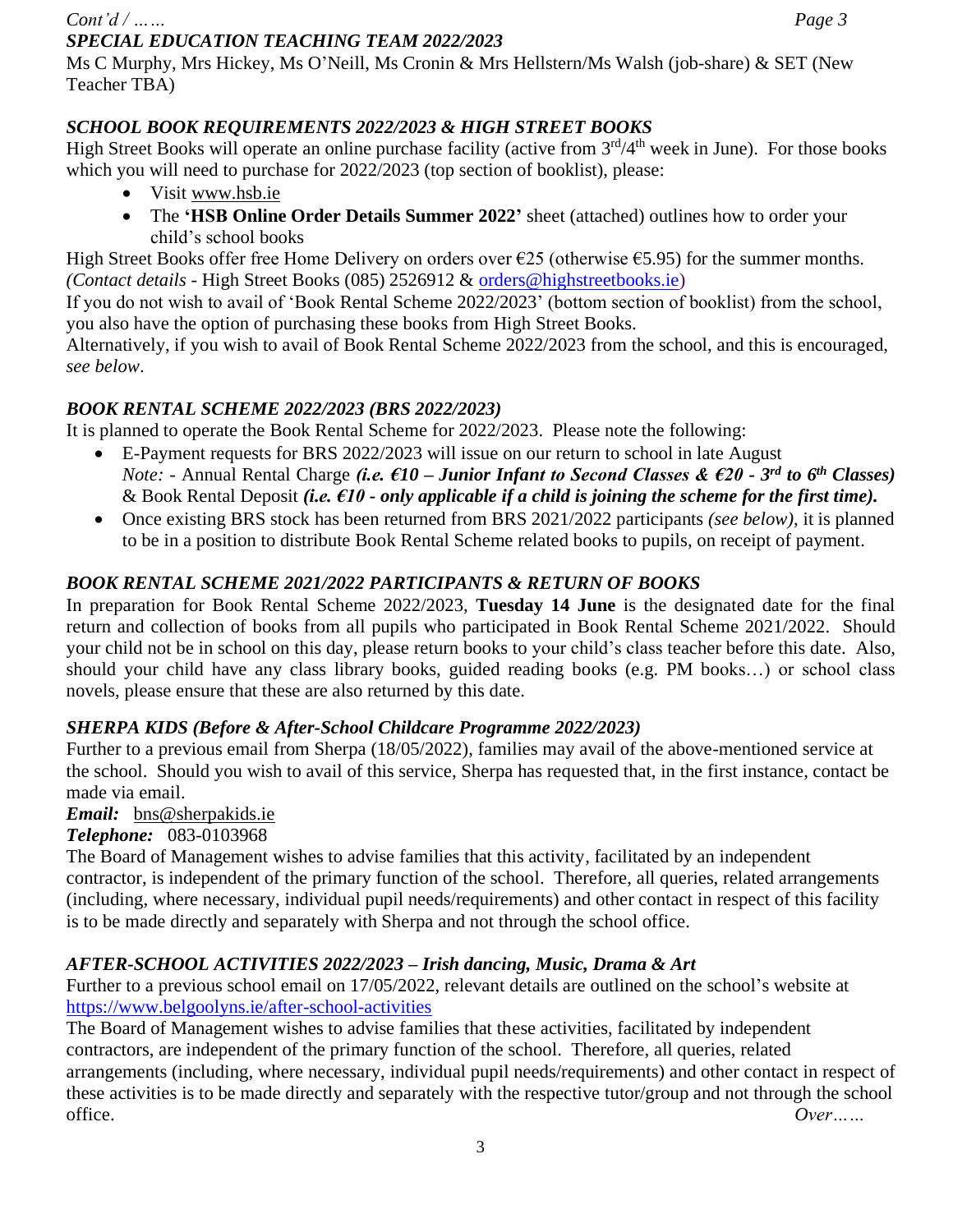### *Cont'd / …… Page 4*

# *GREEN FLAG & TRAVEL FLAG SUCCESS*

The school was awarded the Travel Flag by *An Taisce* on Wednesday, 25 May. This is the fifth Green Flag to be awarded to the school. It came at the end of a two year process, whereby the school's Green Committee, comprising of 6<sup>th</sup> class students and school staff, worked together through various initiatives to promote active travel to school. Activities such as *Walk on Wednesday (WOW*), *Scoot to School*, travel surveys, *Bike Week* and an exploration of safe routes to school led to this achievement. The Parents Association and An Garda Síochána's support are to be acknowledged in this achievement also.

To celebrate, on the day, the children were invited to wear green and the school held a flag raising ceremony by our newly constructed bike shelter. As well as featuring in the local press (The Carrigdhoun & Southern Star), we went national! The celebration featured on *news2day* on Friday, 27 May. To view, click on the following link & the segment on Scoil Mhuire na nGrást is at 5:40.

<https://www.rte.ie/player/series/news2day/SI0000001210?epguid=IH000412442>This communication piece was compiled and produced by  $5<sup>th</sup>$  &  $6<sup>th</sup>$  class pupils.

The children in 2<sup>nd</sup> and 4<sup>th</sup> classes enjoyed bike workshops with Ulick O'Beirne of "Bike Wizards" earlier in the day.

# *CREATIVE SCHOOLS 2022 "Creativity Live Here!"/HISTORY FORTNIGHT*

Given its success last year, we are very excited to be celebrating the Creative & History fortnight again over these first two weeks in June. We are fortunate to run classes in both Creative Dance with Lisa Cliffe, danceoffs on the yard and Zumba with Dancing Derek! Classes will have an opportunity to showcase their creative skills by putting on plays, reading poetry, sharing books they have written and displaying some summer art they have recently created. Pupils will also enjoy an art walk to view and appreciate displays of a variety of creations from all classes. Sand sculpting will be a new skill taught to third class. All pupils have had the opportunity to try African drumming during the year. History walks & quizzes will also feature during the fortnight. Scoil Mhuire na nGrást will be alive with song, dance, history & art! These fun and creative experiences have a positive impact on student learning, development and well-being.

### *SCRATCH*

Sixth class are being digitally creative and currently having great fun learning with how to code using Scratch. Scratch is a free coding language with a simple visual interface that allows young people to create digital stories, games and animations. Scratch promotes computational thinking and problem solving skills. It also facilitates creative learning and builds collaborative peer learning and teamwork skills.

### *BELGOOLY SHOW (2022)*

Well done to all the pupils who submitted entries and took part in various events at the *Belgooly Show*. This community event provides a unique educational, creative, social and cultural experience for the children of *Clontead Parish.*

# *CRUINNIÚ NA nÓG*

Continuing with the creative theme, the above is a flagship initiative of the *Creative Ireland Programme* that may be of interest to families.

Further details of free events for children and young people at <https://cruinniu.creativeireland.gov.ie/events/location/cork/> Also, related story-telling event details at Kinsale Library attached.

# *FARM SAFE STAR CERTIFICATE (FOURTH CLASSES)*

Being mindful of our rural location, and given the importance of farm safety, our fourth class pupils were busy participating in a series of three related webinars over the past few weeks. Their efforts culminated in being awarded a *Farm Safe Star School* certificate, as part of *Farm Safe Schools* [\(https://farmsafeschools.ie/awards/index\)](https://farmsafeschools.ie/awards/index). Well done!

*Over……*